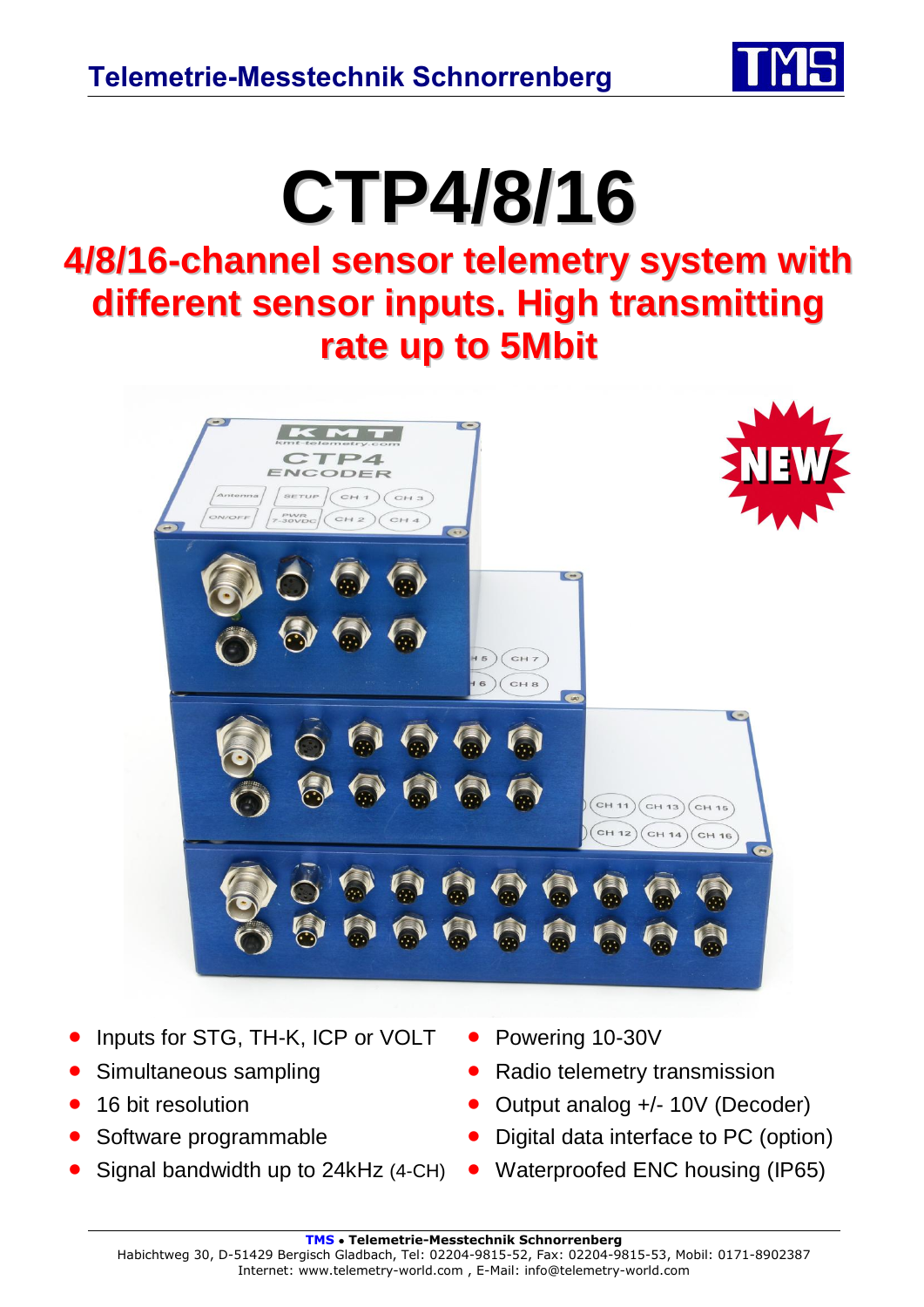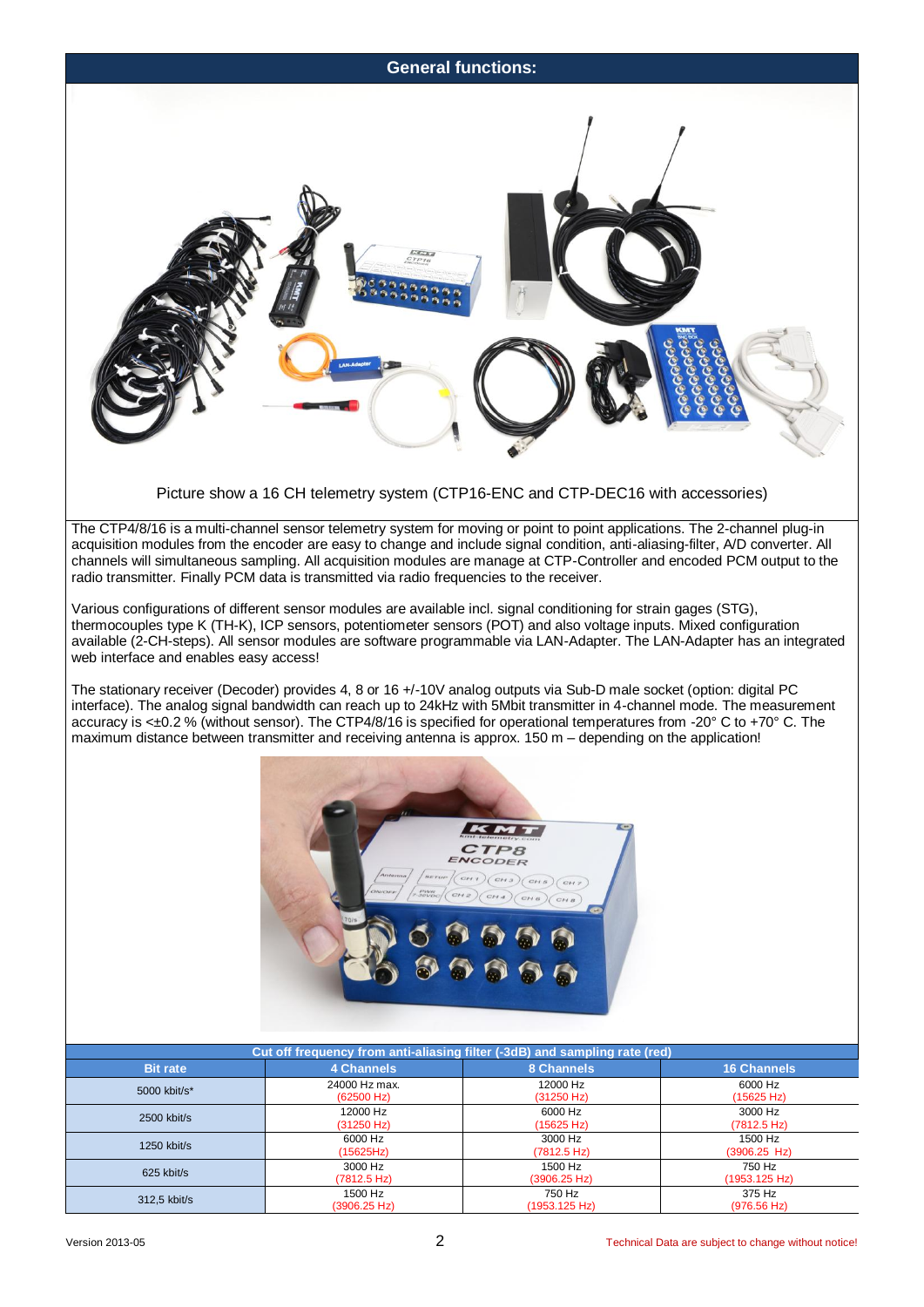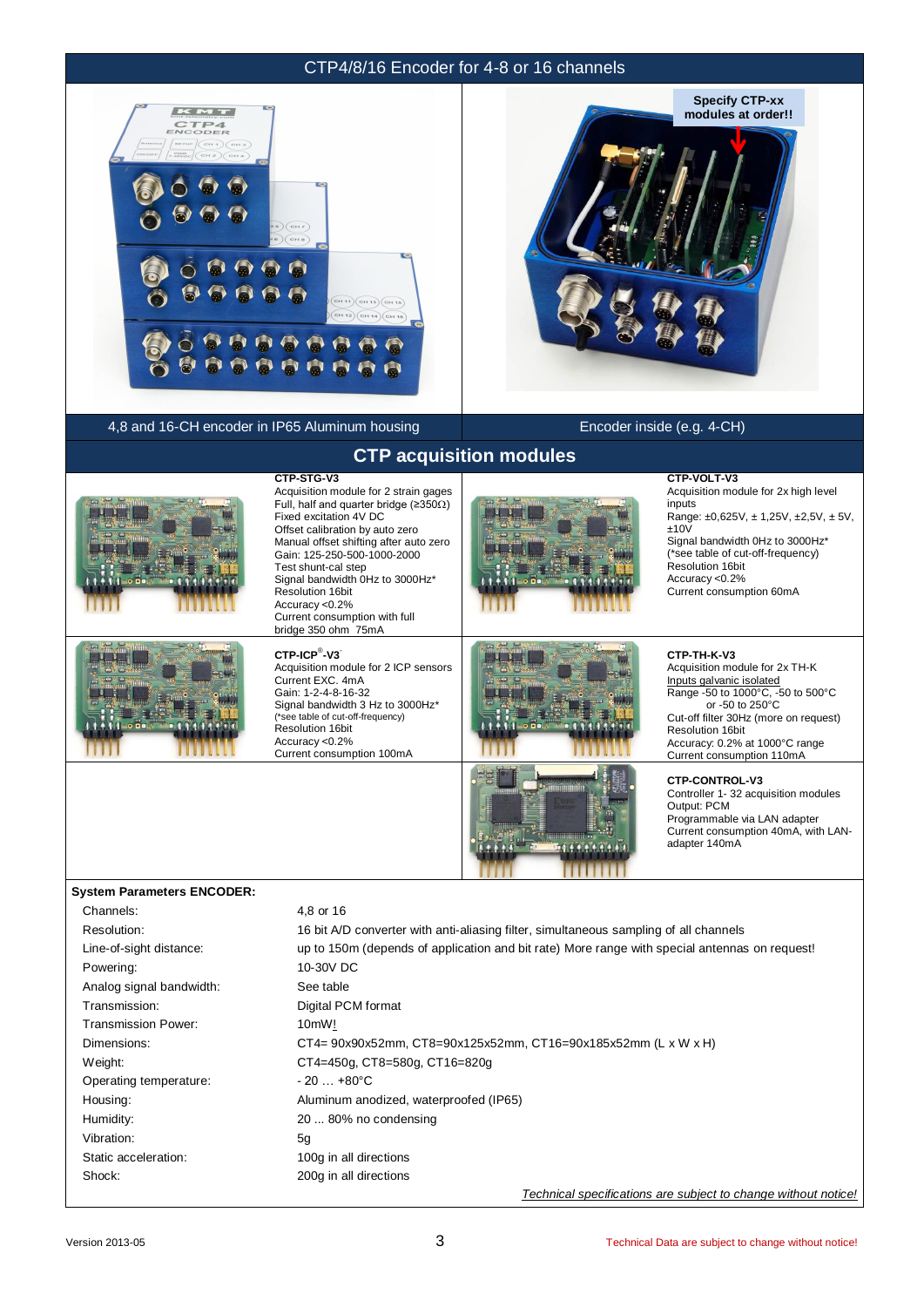## **CTP-DEC8 (4) Receiver unit for max 8 (4) Channels output via BNC (radio transmission version with diversity receiver 312.5 … 1250kbit)**

| <b>Front view</b>                                                                                   | <b>BNC socket for analog</b><br>signal outputs 1  8 |                                                                               |                                                         | <b>Rear side view</b>                                  |  |  |  |
|-----------------------------------------------------------------------------------------------------|-----------------------------------------------------|-------------------------------------------------------------------------------|---------------------------------------------------------|--------------------------------------------------------|--|--|--|
|                                                                                                     | $(CTP-DEC4 = 4 BNC)$                                |                                                                               |                                                         |                                                        |  |  |  |
| $\left(\mathbf{r}\right)$                                                                           |                                                     | <b>Auto Zero LED</b><br>Bright on, if analog output<br>is over 60mV (Opt. AZ) | $(\mathbf{x})$                                          | (Cor                                                   |  |  |  |
|                                                                                                     |                                                     | Out of function!                                                              |                                                         | Level                                                  |  |  |  |
|                                                                                                     |                                                     | <b>Power Switch</b>                                                           |                                                         | <b>HF-Field</b>                                        |  |  |  |
|                                                                                                     |                                                     | <b>Transmission error LED</b><br>Fuse of powering defect LED                  | DC 10-30                                                | strength<br>display<br><b>SMA</b> antenna              |  |  |  |
|                                                                                                     |                                                     | 7-pole female TUCHEL connector for<br>power supply input (10-30V DC)          |                                                         | connector with<br>active LED of<br>antenna (diversity) |  |  |  |
|                                                                                                     |                                                     | PCM out for IP-LAN-Interface (Opt.)                                           |                                                         |                                                        |  |  |  |
| <b>System Parameters:</b>                                                                           |                                                     |                                                                               |                                                         |                                                        |  |  |  |
| Channels:                                                                                           |                                                     |                                                                               | 8 x +/-10V analog outputs via BNC or 4x BNC at CTP-DEC4 |                                                        |  |  |  |
| Resolution:                                                                                         |                                                     | 16 bit D/A converter, with smoothing filter                                   |                                                         |                                                        |  |  |  |
| Power supply input:                                                                                 |                                                     | 10-30 VDC, power consumption <24 Watt                                         |                                                         |                                                        |  |  |  |
| Analog signal bandwidth:                                                                            |                                                     | see frequency table                                                           |                                                         |                                                        |  |  |  |
| Transmission:                                                                                       | <b>Digital PCM Format</b>                           |                                                                               |                                                         |                                                        |  |  |  |
| Dimensions:                                                                                         | 205 x 105 x 65mm                                    |                                                                               |                                                         |                                                        |  |  |  |
| Weight:                                                                                             | 1.25 kg without cables and antenna                  |                                                                               |                                                         |                                                        |  |  |  |
| Overall system accuracy between encoder input and decoder output: +/-0.2% without sensor influences |                                                     |                                                                               |                                                         |                                                        |  |  |  |
| Environmental                                                                                       |                                                     |                                                                               |                                                         |                                                        |  |  |  |
| Operating:                                                                                          |                                                     | $-20$ $+70^{\circ}$ C                                                         |                                                         |                                                        |  |  |  |
| Humidity:                                                                                           |                                                     | 20  80% not condensing                                                        |                                                         |                                                        |  |  |  |
| Vibration:                                                                                          |                                                     | 5g                                                                            |                                                         |                                                        |  |  |  |
| Static acceleration:                                                                                |                                                     | 10g in all directions                                                         |                                                         |                                                        |  |  |  |
| Shock:                                                                                              |                                                     | 100g in all directions                                                        |                                                         |                                                        |  |  |  |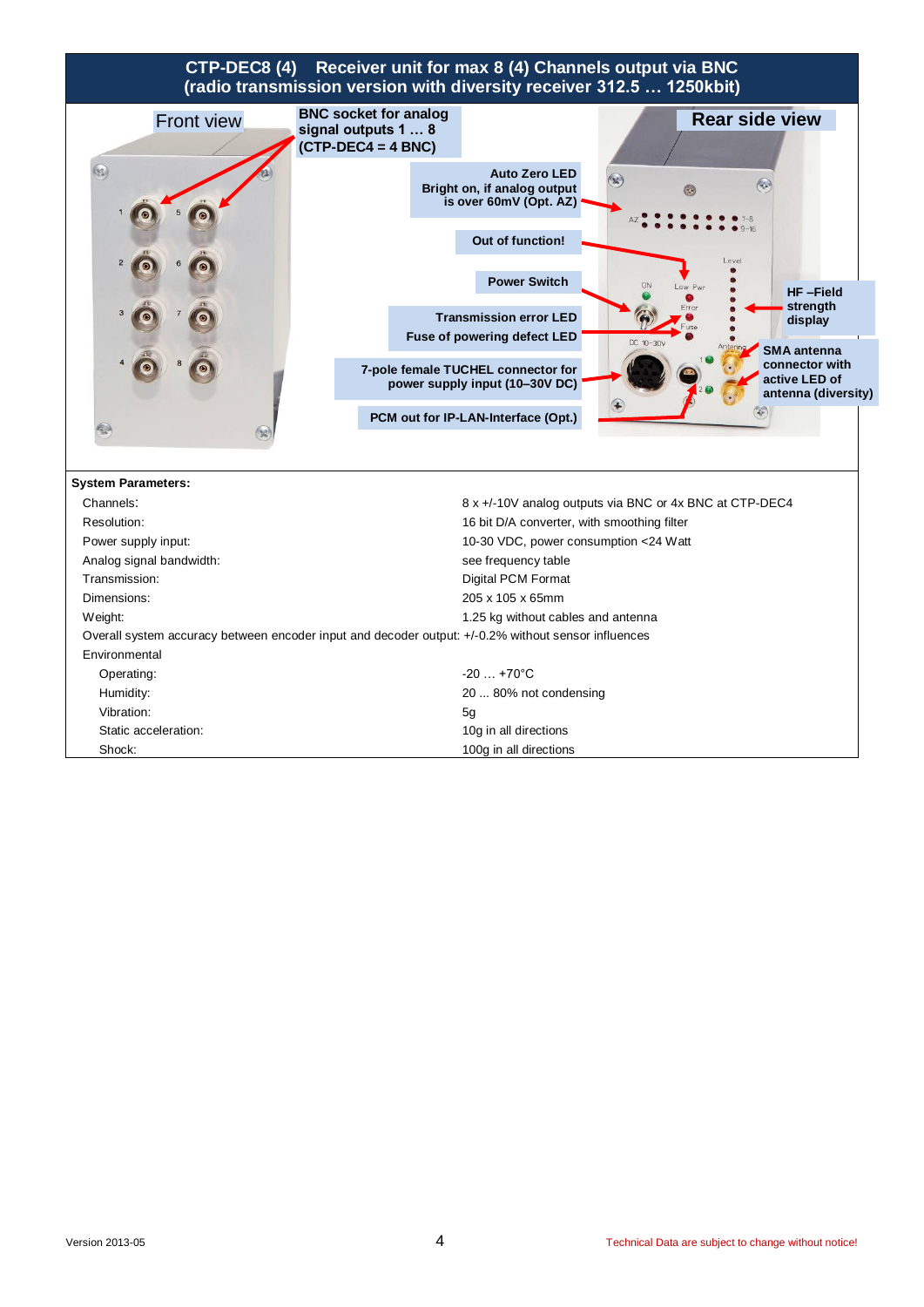

| -20 … +70°C            |
|------------------------|
| 20  80% not condensing |
| 5g                     |
| 10g in all directions  |
| 100g in all directions |
|                        |